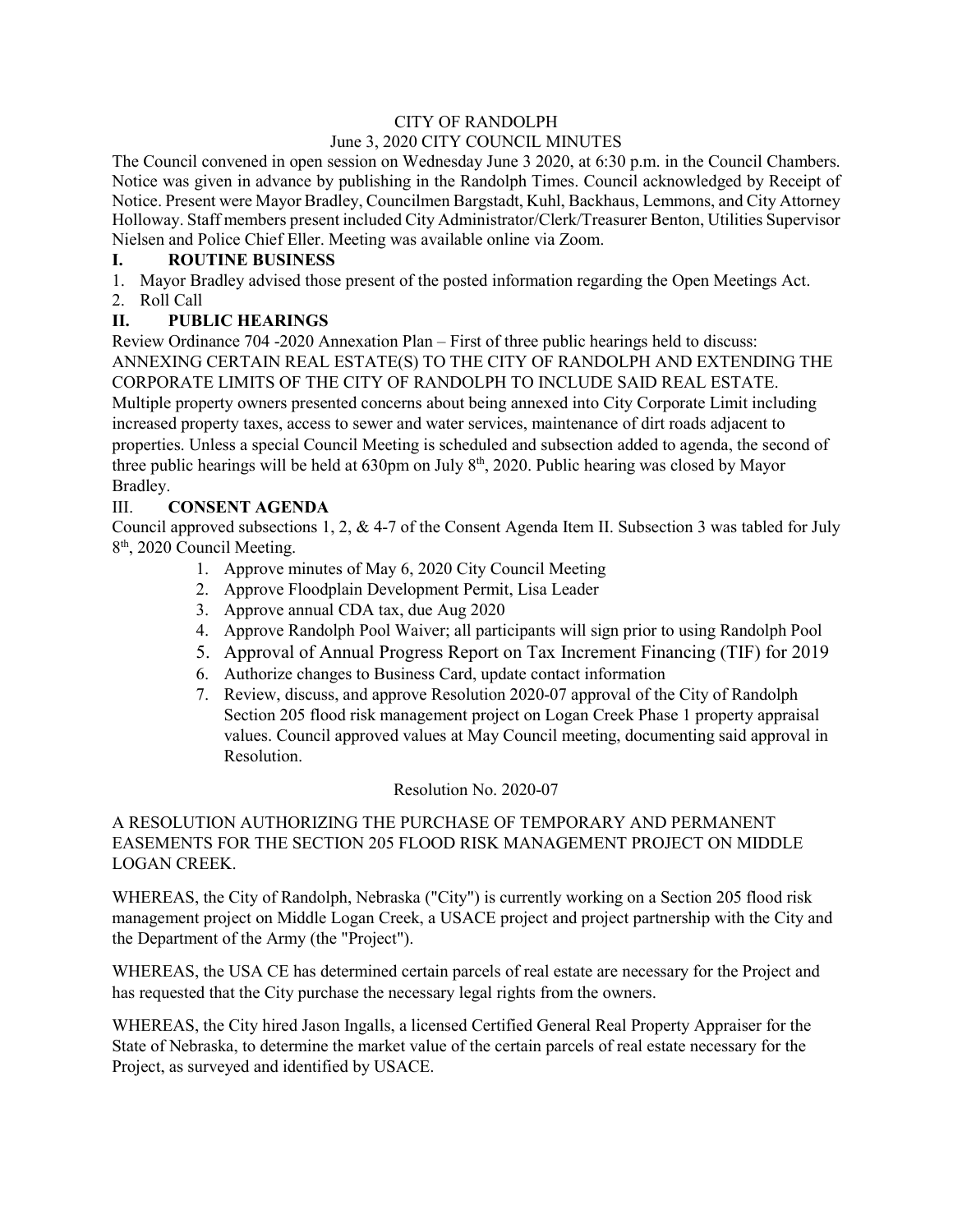NOW THEREFORE, BE IT RESOLVED by the Mayor and the Council of the City of Randolph that the City purchase the necessary temporary and permanent easements for the market value compensation determined by Jason Ingalls. Said temporary and permanent easements, in addition to the necessary legal rights USACE has identified for the Project, along with the approved purchase prices are set forth in the attached Exhibit A.

BE IT FURTHER RESOLVED the City Administrator, Benjamin Benton, be authorized to execute all necessary documents on behalf of the City to effectuate the purchases set forth in Exhibit A.

PASSED, APPROVED, AND ADOPTED by the Mayor and the Council of the City of Randolph, Cedar County, Nebraska at their regular meeting held on the \_3rd\_ day of June, 2020.

#### **IV. REGULAR AGENDA**

1. Council approved the claims as submitted. VENDOR - MAY Claims **AUDITORIUM** APPEARA - TS \$25.85 BLACK HILLS ENERGY - UT \$41.81 DEPOSIT - REFUND \$500.00 LINGO -TE \$58.44 **CEMETERY** ANDREW REPAIR - RM \$20.00 B WINKELBAUER - GO \$900.00 CUSTOM SPORTS - UA \$241.81 RANDOLPH FARM SUPPLY – GA \$105.08 SAMS HARDWARE HANK – SU \$1.38 WATTIER TRUE VALUE – SU \$81.13 **CITY HALL** APPEARA – TS \$25.85 DCC - TE \$10.08 JIMS FOOD CENTER - SU \$38.01 LINGO -TE \$58.44 NE NEB NEWS COMPANY – PP \$145.15 NORFOLK DAILY NEWS – PP \$90.18 QUILL - SU \$32.97 SAMS HARDWARE HANK – SU \$55.98 **ECONOMIC** BUSINESS CARD - MC (QB REN) \$77.64 CITY OF RANDOLPH - PY \$300.00 INGALLS APPRAISALS - FM \$2,000.00 LINGO -TE \$58.42 NE NEB NEWS CO – PP \$69.96 QUILL - SU \$32.97 **ELECTRIC**  $APPEARA - TS$  \$25.85 AXA - PE \$52.40 BLACK HILLS ENERGY - UT \$27.29 BSE - SU \$2,822.57 BUSINESS CARD - MC (QB REN) \$77.64 CITY OF RANDOLPH -  $PY$  \$6,011.17

HAWKINS - EP \$6,295.00 LEITING AUTO - SU \$129.40 NPPD - UT \$32,405.11 QUILL - SU \$32.97 RANDOLPH FARM SUPPLY - GA \$232.80 SAMS HARDWARE HANK – SU \$23.48 WAPA - UT \$4,313.36 WATTIER TRUE VALUE – SU \$78.59 WESCO - EP \$5,187.96 WESCO - SU \$21.50 **FIRE** BLACK HILLS ENERGY - UT \$179.60 BUSINESS CARD - MC (QB REN) \$77.64 LINGO -TE \$58.44 SAMS HARDWARE HANK – SU \$28.96 GENERAL \$1,418.74 AXA - PE \$52.40 CITY OF RANDOLPH -  $PY$  \$1,366.34 **GOLF** BUSINESS CARD - MC (QB REN) \$77.64 CITY OF RANDOLPH - PY \$7,261.09 QUILL - SU \$32.97 SQUARE - SU \$64.50 **LANDFILL** APPEARA - TS \$25.85 AXA - PE \$118.28 BLACK HILLS ENERGY - UT \$27.29 BUSINESS CARD - MC (QB REN) \$77.64 CITY OF RANDOLPH -  $PY$  \$3,249.58 CUSTOM SPORTS - UA \$120.90 DIXON ELEVATOR - SU \$13.00 LEITING AUTO - SU \$26.84 LP GILL - LF \$2,184.42 PRIME SANITATION - ER \$481.95 QUILL - SU \$32.97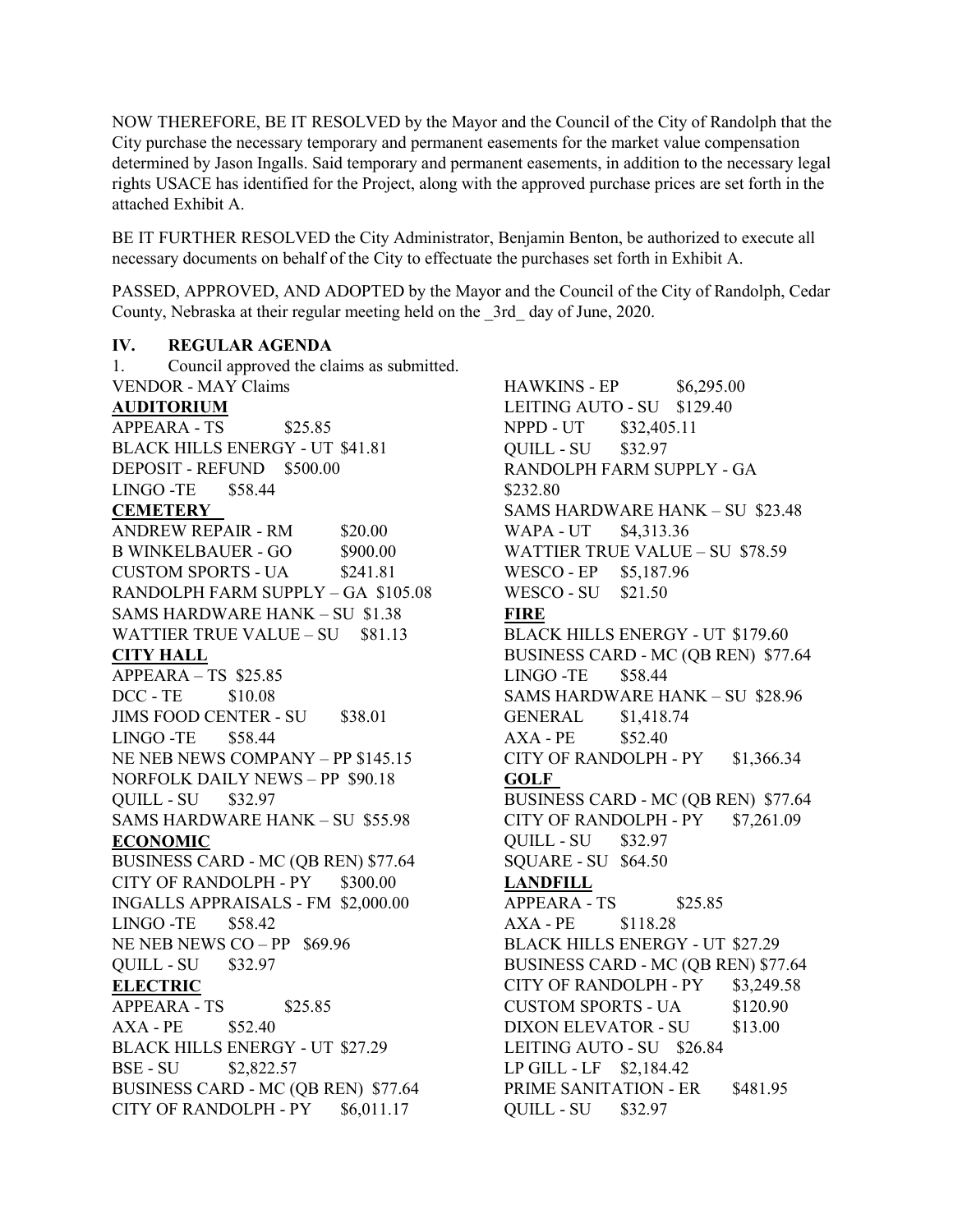RANDOLPH FARM SUPPLY – GA \$258.80 **LIBRARY** CITY OF RANDOLPH - PY \$1,410.81 **PARK** AAA - CI \$2,989.00 ANDREW REPAIR - RM \$20.00 BACKER TREE SERV - SE (STUMP GRINDING) \$600.00 BACKHAUS SAND & GRAVEL - SU \$48.85 CITY OF RANDOLPH - PY \$909.25 CUSTOM SPORTS - UA \$241.81 DIXON ELEVATOR - SU \$11.25 HOOPS - CI \$4,894.00 MARK KORTH - SU (TARP) \$250.00 QUILL - SU \$32.97 RANDOLPH FARM SUPPLY – GA \$152.72 SAMS HARDWARE HANK - EP \$1,013.24 SAMS HARDWARE HANK - SU \$283.60 STECH CONSTRUCTION - SE \$3,800.00 WATTIER TRUE VALUE - SU \$413.55 WEST HODSON LUMBER - SU \$95.00 **POLICE** AXA - PE \$333.32 AXON ENTERPRISE - EP \$333.84 BUSINESS CARD - MC (QB REN) \$77.64 CITY OF RANDOLPH -  $PY$  \$4,433.32 LINGO -TE \$58.44 **POOL** CITY OF RANDOLPH - PY \$39.00 DHHS - FE (CPO LICENSE) \$40.00 HAWKINS - EP \$847.52 KIEFER ACQUATICS - UA \$531.23 WATTIER TRUE VALUE – SU \$132.12 YMCA - ED \$1,200.00 SAMS HARDWARE HANK – SU \$188.37 **SEWER** APPEARA - TS \$25.85 AXA - PE \$150.81

BLACK HILLS ENERGY - UT \$27.29 BUSINESS CARD - MC (QB REN) \$77.64 CITY OF RANDOLPH - PY \$4,151.55 GPM - RM \$777.00 JEO - EF \$102.50 LEITING AUTO - SU \$70.23 NDEE- EF (LOAN PMT) \$8,458.10 NE PUBLIC HEALTH ENV LAB - EF \$15.00 NE RURAL WATER ASSOC- ED \$403.35 QUILL - SU \$32.97 RANDOLPH FARM SUPPLY - GA \$84.57 SAMS HARDWARE HANK - SU \$49.62 **STREET** APPEARA - TS \$25.84 AXA - PE \$85.76 BACKHAUS SAND & GRAVEL - SU \$48.85 BLACK HILLS ENERGY - UT \$27.30 BUSINESS CARD - MC (QB REN) \$77.64 CHASE NYC- BP \$87,721.25 CITY OF RANDOLPH - PY \$1,790.78 DIXON ELEVATOR - SU \$125.75 GROSSENBURG - EL \$600.00 GROSSENBURG - RM \$174.42 LEITING AUTO - SU \$3.87 QUILL - SU \$32.97 RANDOLPH FARM SUP - GA \$135.18 SAMS HARDWARE HANK - SU \$6.48 WINKELBAUER REPAIR - RM \$130.02 **WATER** AXA - PE \$131.76 BUSINESS CARD - MC (QB REN) \$77.64  $CITY$  OF RANDOLPH - PY  $$3.510.30$ LEITING AUTO - SU \$30.17 NDEE- EF (LOAN PMT) \$8,458.10 QUILL - SU \$32.97 RANDOLPH FARM SUPPLY - GA \$237.79

- **2.** Reviewed Ordinance 704 -2020 Annexation Plan ANNEXING CERTAIN REAL ESTATE TO THE CITY OF RANDOLPH AND EXTENDING THE CORPORATE LIMITS OF THE CITY OF RANDOLPH TO INCLUDE SAID REAL ESTATE. Unless a special Council Meeting is scheduled and subsection added to agenda, the second of three public hearings will be held at 630pm on July  $8<sup>th</sup>$ , 2020.
- 3. City Administrator Benton presented the USACE Floodplain 65% Design Phase 2 for City Council to review. Will be on Agenda in July for approval. Of the twelve designs to most favorable channel alignment for Phase 2 are 3:1 Alignment 4 and Wall Alignment 4. Both will include acquisition of properties for permanent and temporary easements. Wall Alignment has added cost for wall materials. Options to not replace Douglas Street Bridge were also discussed.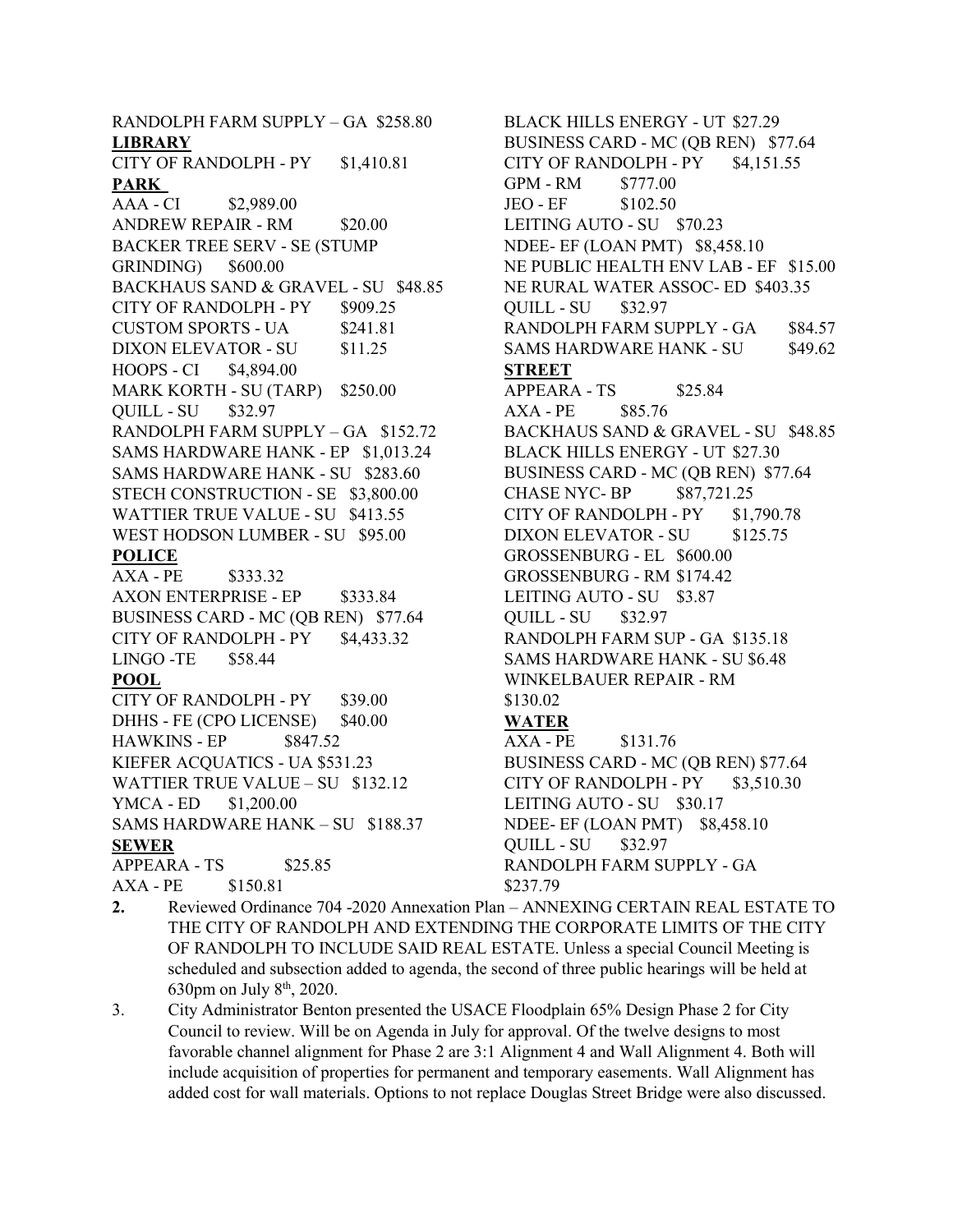4. City Administrator Benton presented Resolution 2020-05 regarding Summer Rec and Youth Programs. Council approved motion to adopt Resolution 2020-05 to approve Summer Rec and Youth programs.

# RESOLUTION 2020-05 COVID-19: Resolution of the City of Randolph

Regarding Use of Municipal Property for Youth Baseball and Softball A Resolution of the City of Randolph, Nebraska, Regarding the Risk of Exposure to COVID-19 Through the Use of Municipal Property for Youth Baseball and Softball.

#### **Recitals**

WHEREAS, the novel coronavirus, COVID-19, has been declared a worldwide pandemic by the World Health Organization, is extremely contagious, and is believed to spread mainly from person-to-person contact; WHEREAS, on March 13, 2020, the Governor of the State of Nebraska declared a state of emergency related to COVID-19 within the entire State of Nebraska, and this state of emergency remains in effect; WHEREAS, directed health measures are in effect for every County in the State of Nebraska through May 31, 2020, and are likely to be extended by the Governor in some form for most or all Counties after May 31, 2020; WHEREAS, on May 11, 2020, the Governor announced that the directed health measure prohibiting all organized team sports, youth and adult, would be relaxed by the State of Nebraska beginning June 1, 2020, in order to permit the planned reopening of certain youth sports, specifically baseball and softball; WHEREAS, a copy of the Youth Sports Reopening Guidelines dated May 11, 2020, attached as Exhibit A, are attached to this Resolution and incorporated herein as part of these Recitals; WHEREAS, players, coaches, officials, and others who participate in baseball and softball games, practices, and related activities, and spectators who attend such activities risk the dangers of illness, disease, medical complications, injury or death, caused by or related to COVID-19, by voluntarily entering the grounds on which such activities take place, by watching such activities, and by participating or authorizing the participation of a minor, in baseball or softball games, practices, or related activities; and WHEREAS, it is the intent of the City of Randolph to permit the resumption of youth baseball and softball on municipal property, in accordance with the directed health measures and other laws and guidance issued by the State of Nebraska, including the Youth Sports Reopening Guidelines dated May 11, 2020, and such further laws and guidance that may be issued in the future, provided that every individual, organization, or group sponsoring such activities, and all participants and spectators, fully assume the health risks associated with these activities, including the inherent risk now present in any such activities as a result of the presence of COVID-19 in the State of Nebraska, and provided that participants in such activities sign an agreement that releases the City of Randolph, its elected and appointed officials and employees, and all other participants in youth baseball and softball from liability associated with exposure to COVID-19 in the course of such activities. NOW, THEREFORE, BE IT RESOLVED by the City Council that any individual, organization or group sponsoring youth baseball or softball that wishes to use the playing or practice fields or other facilities of the City of Randolph for baseball or softball games, practice, or related activities will be required to enter into the COVID-19: License and Management Agreement for Use of Municipal Property for Youth Baseball and Softball, in substantially the same form as Exhibit B attached hereto. These License Agreements will be maintained by the Clerk and shall constitute an addendum to any other contract, license agreement, lease, or agreement allowing the use of the grounds of the City of Randolph by the same individual, organization, or group. BE IT FURTHER RESOLVED that, in order to enter the playing or practice fields or other facilities of the City of Randolph to participate in baseball or softball games, practices, or related activities, all players, coaches, officials and other participants must sign the agreement titled COVID-19: Youth Baseball and Softball Participants Agreement in substantially the same form as Exhibit C attached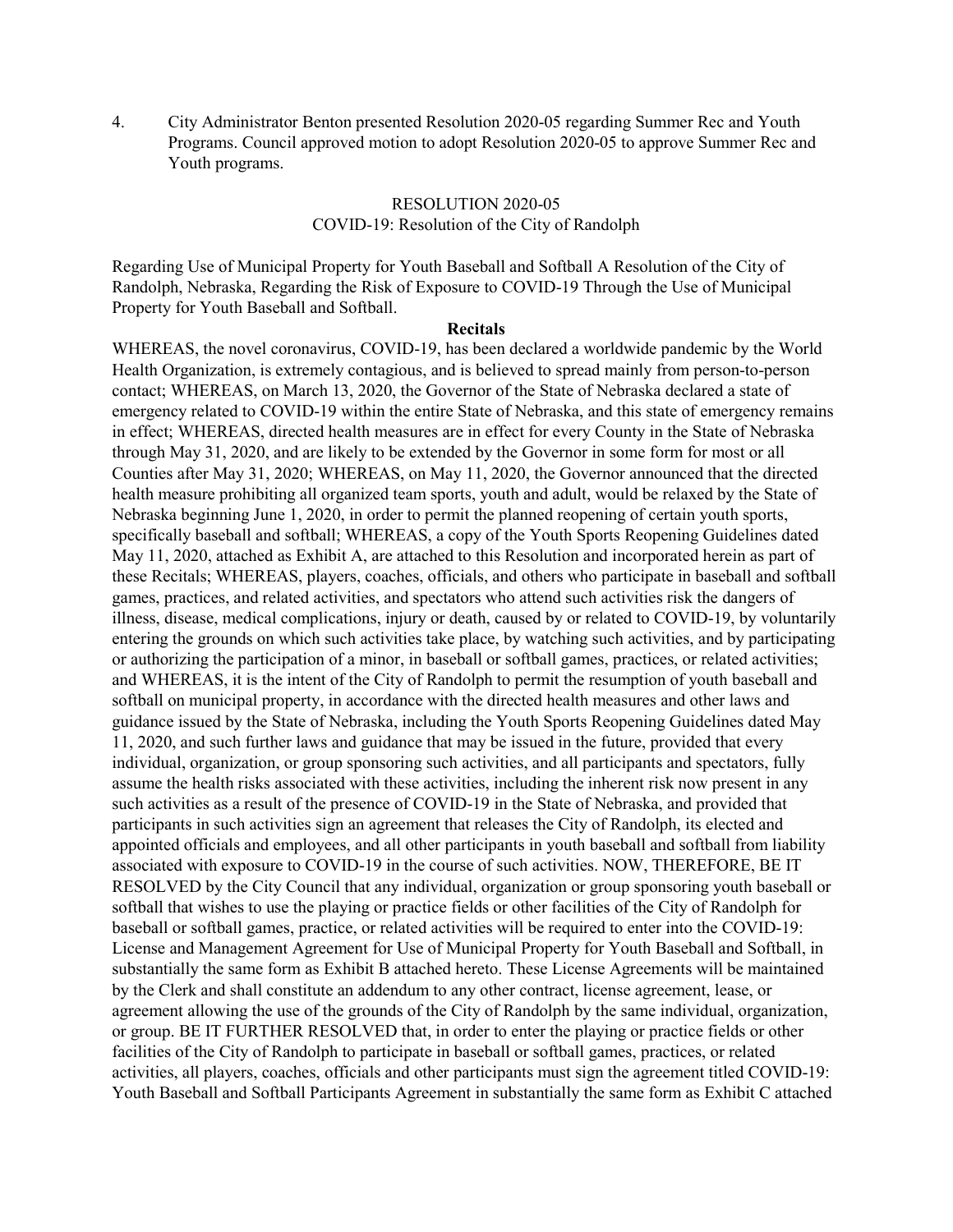hereto. Each team wishing to participate on the grounds of the City of Randolph must provide copies of signed Agreements for all participants affiliated with the team, together with a roster containing a complete list of the names of all players, coaches, officials, and others affiliated with the team. Copies of these documents must be provided to and shall be maintained by the municipal Clerk. BE IT FURTER RESOLVED that, for the avoidance of doubt as to the risk assumed by participants and spectators, in order to encourage compliance with directed health measures and guidelines, and in order to promote public safety, the applicable provisions of the Youth Sports Guidelines dated May 11, 2020, shall be posted on all practice and playing fields where youth baseball or softball are played. If the Youth Sports Guidelines dated May 11, 2020, are subsequently modified or updated, the applicable provisions of the modified or updated guidelines shall be posted in the same manner. BE IT FURTHER RESOLVED that all participants and spectators shall comply with all federal, state and local laws and regulations, all directed health measures and guidelines, and all City policies or procedures established by the City of Randolph relating to COVID-19 or other safety or hygiene precautions while present on municipal property, understanding that the City of Randolph may elect to deny entrance to the grounds and facilities to any non-complying participant or spectator, or to require a non-complying participant or spectator to leave the premises at any time. BE IT FURTHER RESOLVED that officials and employees of the City of Randolph are authorized to execute the directives set forth in this Resolution. RESOLVED this 3rd day of June 2020.

5. Department Reports, Utilities Supervisor Nielsen presented that the donated Backstop from McLean, NE, disc golf course, and numerous playground equipment pieces. Pool is ready for opening date later this month. Garbage truck is still due to city, COVID19 has caused delays in delivery. Utilities Supervisor tendered his resignation, last day will be June 26<sup>th</sup> 2020. Police Chief Eller presented his May report, responded on numerous call for violation of Ordinance 668 – Dangerous Dogs. Several weed and Nuisance Property notices served in May as well. City Administrator Benton presented that the Lied Randolph Public Library has reopened as of June 1st with limited hours, following social distancing guidelines. Most people are picking up their books, some deliveries are still being made. Additionally the library plans to offer Disc Golf kits for checkout and is working on an extensive project digitizing archived paper Ordinances, Resolutions, and Meeting Minutes. Scanned documents will be named, organized, and uploaded to city webpage [www.randolphne.com.](http://www.randolphne.com/) The archive has over 100 years of documents, it will take some time to complete. LARM has awarded the City of Randolph a Safety Award for utilizing multiple grants earlier this spring to help fund bollard covers for city buildings and body armor. In response to vandalism of softball bathroom in May, Hartelco is planning start installing surveillance cameras at park, additional cameras at city landfill, and a couple for the new Veteran's Memorial area. Plan is to complete all by first part of July. Summer Youth Sports is in full swing, practices started June 1 and game start June 18<sup>th</sup>. Concessions will be open, following social distancing guidelines. Utilities Supervisor Nielsen is working with RSY Coordinator Junck on bringing concession area into compliance with health directives. Certified Pool Operator Haselhorst and her team of Lifeguards are finishing training and certification. City anticipates a soft opening of the Pool week of June  $8<sup>th</sup>$ , with a daily operating schedule to be posted. All swimmers will be required to sign a waiver before entering property and abide by rules set by the City and CPO. Randolph City Pool will close the weekend of June  $20<sup>th</sup>$  and  $21<sup>st</sup>$  for planned maintenance and cleaning, then reopen on Monday June 22<sup>nd</sup> for our official start of this summer pool season. Electrical Superintendent Beck is working on numerous projects in the City including powering Randolph Farm Supply new construction and installing an electrical pad at the western boundary of the park. This pad will remove a power pole that is in the way of parking and street. Survey of City Landfill by Benchmark Survey should be completed later this month and city can build fence on western boundary, maximizing space for City projects and spoil